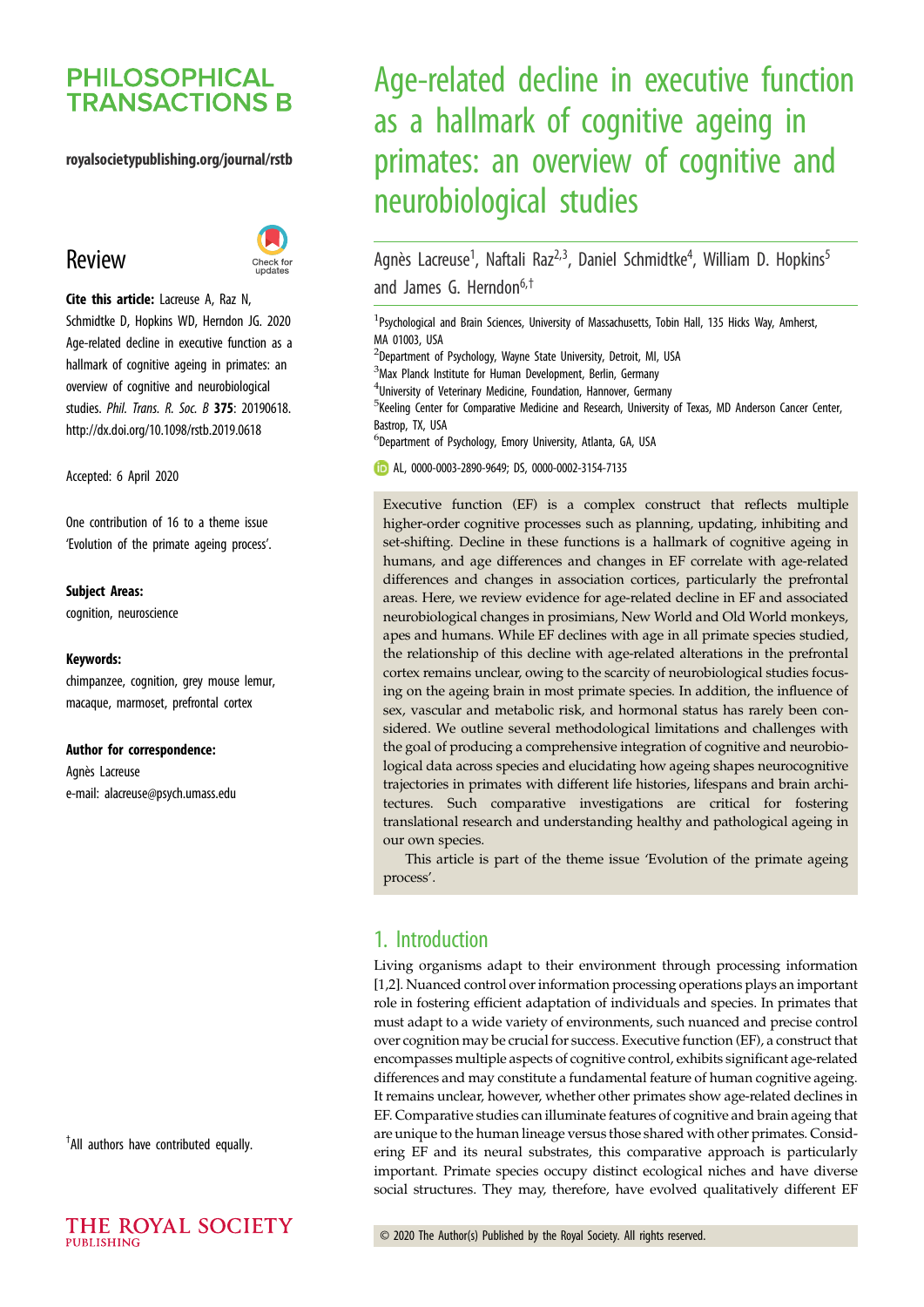abilities [\[3\]](#page-5-0), along with differential patterns of cortical organization. Yet, the patterns of brain and cognitive ageing may be conserved across primate orders, suggesting that general principles underlie the diversity of brains and cognitive abilities and their temporal dynamics. Below we describe patterns of age-related decline in EF and associated brain structures in humans and non-human primate (NHP) models of human cognitive ageing.

## 2. Humans

The importance of cognitive control for effective information processing is widely acknowledged [\[4,5\]](#page-5-0). The term 'executive functions' was introduced into the discussion of purposeful control of behaviour in the 1970s [\[6\]](#page-5-0), with the prefrontal cortex (PFC) conceptualized as the prime brain substrate of EF. The idea of frontal cortex supremacy in cognition dates at least to the early nineteenth century, when Gratiolet crowned the frontal cortex as the most important region of the human brain signifying its supreme power (…la plus importante région du cerveau humain le signe de la puissance souveraine… [[7](#page-5-0), p. 64]).

EF is a multifactorial construct encompassing many cognitive skills and abilities, such as inhibition of irrelevant information, storing and simultaneously manipulating items in short-term memory, updating information during action, planning future actions, adjusting behaviour in response to changes in incentives, and shifting attention across tasks—to name a few [\[8\]](#page-5-0). Attempts at validating the EF construct via confirmatory factor analysis (CFA) revealed multiple EF sub-constructs—shifting, monitoring and updating of streaming information, and inhibition of prepotent responses—that were 'moderately [inter]correlated…but…clearly separable' [[9](#page-5-0), p. 49]. Such findings led to a proposed pattern of 'unity and diversity,' in which EF components are related but distinct [\[10](#page-5-0)].

Therefore, classic neuropsychological tests of EF, such as the Wisconsin Card Sorting Test  $(WCST)^1$ , Stroop task<sup>2</sup>, Tower of Hanoi<sup>3</sup> or N-back task<sup>4</sup>, assess inter-related cognitive skills and cannot be viewed as mere indicators of prefrontal integrity and functionality [\[11\]](#page-5-0). Nonetheless, EF indicators have been associated with PFC integrity in lesion studies [\[12,13](#page-5-0)] and with PFC volume in structural neuroimaging investigations [\[14](#page-5-0)], suggesting that 'bigger is better'. Meta-analyses of functional MRI studies also revealed reliable activation of this region during the WCST [[15](#page-5-0)], Stroop [\[16](#page-5-0)] and working memory (WM) tasks [[17\]](#page-5-0).

Negative associations between age and EF in healthy adults are well established. Older adults perform worse than their younger counterparts on EF tasks such as WM, WCST, Stroop and dual-task management [\[18,19](#page-5-0)]. Age-related declines in EF are also evident in longitudinal studies [\[20,21](#page-5-0)], and have been related to changes in the integrity of prefrontal areas. The lateral PFC shrinks at a rate of about 5% per decade [\[22](#page-6-0)]; the adjacent prefrontal white matter loses volume too [\[23,24](#page-6-0)]. Many studies found moderate associations between regional volumes of the PFC and EF performance [\[25](#page-6-0)]. Functional neuroimaging studies have also linked poor performance on EF indicators (e.g. WCST) and reduced activation within the PFC in older people [\[26,27](#page-6-0)].

Some authors have argued that EF dysfunction is a fundamental feature of human cognitive ageing (e.g. [\[28](#page-6-0)]). However, it is important to determine the extent to which other primates also exhibit age-related declines in EF and associated neural substrates. Cognitive ageing investigations have used several NHP species, based on close phylogenetic proximity to humans (chimpanzees, macaques), unique characteristics such as a short lifespan (grey mouse lemurs, marmosets), or likelihood of specific brain pathologies (chimpanzees, grey mouse lemurs). A comparative perspective, which contrasts patterns of neurocognitive ageing in primates with different brain organizations, life histories and lifespans, may foster identifying biological factors associated with cognitive ageing and revealing potential targets for therapeutic intervention against age-related cognitive decline in our own species.

# 3. Non-human primate studies: rationale and methods

NHPs share many neuroanatomical, physiological and behavioural characteristics with humans that make them invaluable for translational research [[29,30\]](#page-6-0). NHPs provide further advantages for cognitive research because they perform in settings that closely match human testing conditions. Various test batteries adapted to NHPs capture the cognitive domains traditionally assessed in human neuropsychological studies, such as WM, set-shifting, and other EFs. These tests can be administered by a human experimenter who manually presents physical stimuli that the monkey may displace in order to receive a reward, most often in the context of a Wisconsin general testing apparatus (WGTA, [\[31](#page-6-0)]). More controlled automated systems, in which monkeys obtain a reward by responding via joystick or touch to stimuli displayed on a computer screen have replaced the WGTA over time. Studies of humans with focal brain damage [\[32](#page-6-0)] and NHPs with brain lesions [[33](#page-6-0)] have allowed the mapping of cognitive processes onto specific neural structures and systems. As early as 1936, Jacobsen [\[33](#page-6-0)] reported that rhesus monkeys with bilateral prefrontal lesions exhibited severe impairment in delayedresponse (DR) performance, a task in which they had to remember the position of a reward after various delays. The neurophysiological studies that followed demonstrated that neurons in the dorsolateral PFC (dlPFC) were active during the delays and encoded the location of the cue or the direction of the response, establishing the DR as a benchmark task for assessing WM in NHPs [[34](#page-6-0)]. These seminal studies greatly influenced the field of cognitive ageing, which adopted the framework that age-related decline in a particular cognitive domain reflects compromised integrity of the underlying brain tissues [\[35](#page-6-0)–[37\]](#page-6-0). Today, multiple neuroscience tools, such as in vivo neuroimaging, electrophysiology and postmortem histological studies can be combined with cognitive assessments to uncover the neural bases of age-related cognitive decline. Most recent technological breakthroughs, which allow the monitoring and manipulation of neural activity in behaving animals, have considerable potential for advancing cognitive ageing research, but are still at various stages of development in NHPs [[30\]](#page-6-0).

# 4. The rhesus macaque

The majority of studies conducted in ageing NHPs have relied on the genus Macaca, primarily rhesus (M. mulatta), with some studies conducted in cynomolgus (M. fascicularis) or bonnet macaques (M. radiata). Another useful Old World primate model for ageing and Alzheimer's disease (AD) [[38\]](#page-6-0) is the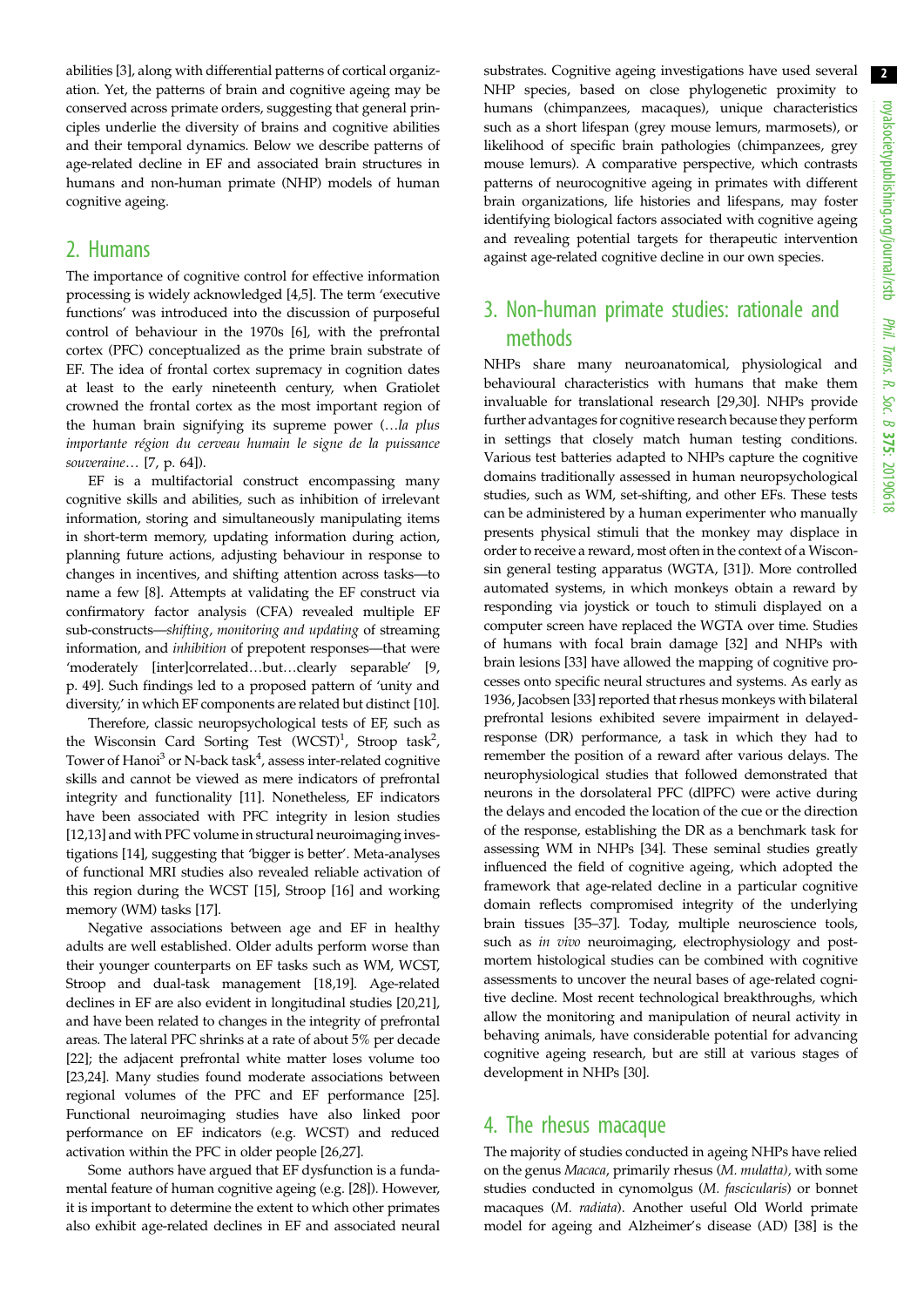vervet monkey (Chlorocebus aethiops). However, since data on age-related cognitive decline are not yet available in this species, the following section focuses on macaque data.

Rhesus monkeys can live up to 40 years, but have a median lifespan of 27 years and are considered old by the age of 20. The extant literature reveals close parallels between macaques and humans in cognitive and brain ageing [[39](#page-6-0)–[43](#page-6-0)]. Compared with younger animals, aged rhesus monkeys show reliable delay-dependent decrements in WM assessed by performance on the DR task [\[44](#page-6-0),[45\]](#page-6-0). Aged rhesus monkeys also show impaired cognitive flexibility, traditionally assessed via reversal learning or set-shifting tasks (e.g. WCST). In reversal learning, monkeys learn which of two stimuli is associated with a reward (discrimination), followed by a reversal, in which the reward becomes associated with the previously incorrect stimulus. Adjustment to reversals takes more trials in aged monkeys than in younger animals [\[39](#page-6-0),[44,46,47](#page-6-0)]. The former perseverate, i.e. continue following an established prepotent response despite changing task requirements. Perseverative errors are also observed in a modified version of the WCST [[48\]](#page-6-0), in which old rhesus monkeys (24–30 years) require more time than young adults (5–10 years) to learn the shifts. Importantly, these age differences are already observed in middle-age animals (12–19 years), suggesting that decline in EF is one of the earliest cognitive changes in normal primate ageing [\[49](#page-6-0)].

Area 46 of the dlPFC plays a critical role in EF and has been extensively studied in the rhesus monkey. As the dlPFC shows no neuronal loss [\[50](#page-6-0)], the thinning of grey matter (13%) in this area [[51\]](#page-6-0) may reflect loss of neuropil dendrites and dendritic spines [\[52](#page-6-0)]. In addition, the dlPFC exhibits substantial age-related alterations in myelin [[53\]](#page-6-0) and white matter [[54\]](#page-6-0). Alterations of the gross PFC structure in aged rhesus monkeys do not correlate with age-related declines in WM, as assessed by the DR [\[55](#page-6-0)]. Rather, impaired DR performance with age has been associated with reduced persistent firing of delay neurons in area 46 of the dlPFC [\[56](#page-6-0)] and with spine loss in the dlPFC [[57\]](#page-6-0). Although one study reported that WCST scores in aged rhesus monkeys correlated with decrements in grey matter volume, including the PFC [[58\]](#page-6-0), more subtle neurobiological changes are likely to contribute to EF declines with age. For example, WCST performance correlated with decreases in α-1 and α-2 adrenergic receptor binding in the PFC in another study [\[59](#page-6-0)]. Notably, factors such as sex [[60\]](#page-6-0), hormonal status [[61\]](#page-6-0) and arterial hypertension [[62\]](#page-6-0) all influence EF in rhesus monkeys but are often overlooked in neurobiological studies.

In sum, macaques display age-related declines in EF starting at middle age. Alterations in the composition of the PFC neuropil rather than loss of neurons probably drive these agerelated declines.

# 5. The grey mouse lemur

The grey mouse lemur (Microcebus murinus), endemic to Madagascar, is one of the smallest primates. Its average lifespan is around 3 years in the wild and 5–7 years in captivity, with maximum age of up to 14 years [\[63](#page-7-0)]. Following discoveries of age-related proteopathies, including β-amyloid [\[64](#page-7-0)] and tau [\[64,65](#page-7-0)], as well as cerebral atrophy [\[64](#page-7-0)] and behavioural and cognitive changes [[66\]](#page-7-0) in the mouse lemur, the histochemical, structural and cognitive/behavioural aspects of brain ageing in this species received great attention [[67](#page-7-0)–[69](#page-7-0)].

Using a test battery and a corridor apparatus designed for mouse lemurs, studies of age-related changes in EF demonstrated that old individuals (7–11 years) performed worse than young animals (2–4 years) in extra-dimensional set-shifting and in pairwise spatial discrimination reversal learning, with no age differences in a go/no go successive visual discrimination task [[70](#page-7-0)]. The age-related deficits in extradimensional set-shifting and spatial reversal learning were later replicated [[71\]](#page-7-0), along with an impairment of pairwise visual discrimination reversal learning [[71\]](#page-7-0) also found in a touchscreen-based version of the task [[72\]](#page-7-0). Age-related WM deficits are also apparent in this species. A small study comparing young (2–4 years) and old (9–10 years) animals on a DR task, showed more drastic performance decrements with increasing delay in aged individuals [\[73\]](#page-7-0). A linear age-related deficit in spontaneous alternation behaviour during exploration of a four-armed maze was interpreted as an age-related decline in spatial WM [\[74\]](#page-7-0). Notably, mouse lemurs show substantial individual differences in cognitive ageing. The aged cohorts, similar to those of humans, include individuals that age healthily, along with animals with age-related cerebral and cognitive pathologies [\[71](#page-7-0),[72\]](#page-7-0).

While a possible linkage of EF decline and structural/cytochemical alterations of prefrontal cerebral structures in aged mouse lemurs has been postulated [\[70](#page-7-0)–[72\]](#page-7-0), there is little empirical evidence for such a link. Lesion studies or pharmacological intervention experiments targeting prefrontal function and cognitive performance are absent. In vivo MRI studies revealed differential patterns of structural brain ageing in lemurs. These investigations showed age-related ventricular expansions and atrophy in temporo-parietal areas in individuals older than 3.5 years [\[75](#page-7-0)]. As in humans, the pathological process progresses gradually, often starting in frontal brain regions of middle-aged individuals (3–6 years) and spreading to temporo-parietal and finally occipital areas [\[76](#page-7-0)]. Preliminary analysis from the same study also suggests concomitant intracellular amyloid accumulation [[76\]](#page-7-0). As in humans, regional volumes and cortical thickness of the temporal and hippocampal regions showed the strongest association with age. However, in contrast to humans, significantly reduced volume and thickness were noted in occipital and cingulate regions, whereas the fronto-parietal areas appeared ageinvariant (1–11 years,  $n = 34$ ; [[71\]](#page-7-0)). The age differences in the cingulate, temporal and occipital regions were replicated in subsequent studies using manual delineation of brain areas [[77\]](#page-7-0), and automated voxel-based [[78\]](#page-7-0), or 3D-MRI atlas-based morphometry [\[79](#page-7-0)]. In addition, in line with human findings, marked age-related atrophy of the caudate nucleus was consistently reported [\[71](#page-7-0),[77](#page-7-0)–[79\]](#page-7-0). However, age-related alterations of the premotor cortex and the superior parietal lobule were also described [\[77](#page-7-0),[79](#page-7-0)]. Finally, automated methods revealed age-related atrophy in an area that corresponds to Brodmann areas 13–16, believed to be functionally equivalent to prefrontal regions in humans [\[78,79](#page-7-0)]. Interestingly, the study by Picq and collaborators [[71\]](#page-7-0) also provided EF data for a subset of individuals (2–8 years,  $n = 16$ ). A composite measurement of set-shifting and reversal learning correlated with the volume of the septal region, the caudate nucleus, and the splenium of the corpus callosum, as well as with the thickness of the anterior and posterior cingulate cortices and the associative visual cortical areas, suggesting overlap in EF circuitry between mouse lemurs and humans.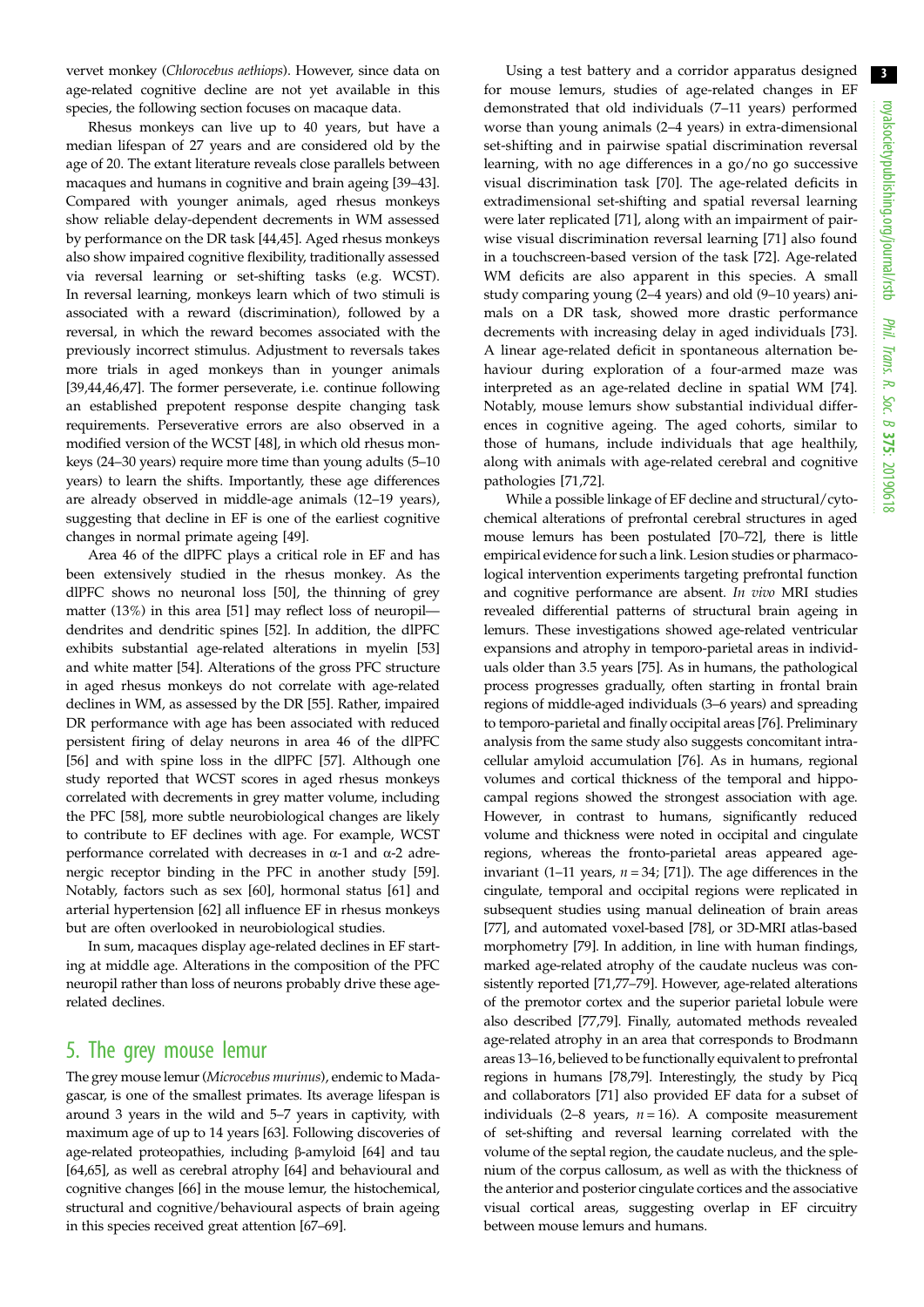In summary, extradimensional set-shifting and reversal learning are consistently impaired with age in the mouse lemur, with moderate evidence for age-related deficits in WM. Additional studies are needed to clarify the neural basis of these changes.

## 6. The common marmoset

The common marmoset (Callithrix jacchus) is a small (300– 500 g) New World monkey from the Callitrichinae subfamily and is endemic to Brazil. Its average lifespan in captivity is about 10 years, with a maximum of 21 years [\[80](#page-7-0)]. Marmosets are considered old by the age of 8, when first signs of ageing such as cortical β-amyloid deposition [\[81](#page-7-0)], reduced neurogenesis in the dentate gyrus [\[82](#page-7-0)], and presbycusis [[83\]](#page-7-0) are observed [\[84](#page-7-0)]. Owing to their small size and short lifespan, marmosets make an excellent model for ageing research [\[84](#page-7-0)–[86\]](#page-7-0). Yet, marmosets have only recently been included in cognitive ageing investigations. A small study comparing reversal learning performance of four aged marmosets (10–14 years) with historical records from a younger cohort (1.7–3.5 years) reported more errors in aged animal for the initial discrimination and reversal but noted that this difference disappeared with further testing [[87\]](#page-7-0). A larger study of 35 marmosets (2–14 years) found that aged monkeys exhibited deficits in reversal learning and delayed matching-to-position [\[88](#page-7-0)], with two critical periods identified for the emergence of deficits: a reduced ability to update WM information across trials was observed around 4–4.5 years of age, while difficulty with inhibitory control emerged around the 6–7th year.

To date, studies of ageing in the marmoset, like most investigations of ageing in all species, have been cross-sectional and therefore unable to determine whether neural or physiological changes precede or follow the decline in cognitive function. However, the short lifespan of the marmoset makes feasible longitudinal investigations of changes in individual animals undergoing the ageing process. In an ongoing study [\[89,90](#page-7-0)], 28 marmosets were followed longitudinally as they aged from 4–5 to 8–9 years. The animals performed reversal learning for 4 years using different stimuli each year. Reliable deficits emerged by year 4 in both the discrimination and the reversal portions of the task. In addition, sex differences in ageing trajectories were revealed, with females showing greater decline than males. Finally, prominent individual differences indicated pathological ageing in some individuals. These preliminary data suggest EF declines with age in marmosets and add longitudinal findings to the extant literature. In addition, they highlight a major influence of sex on age-related decline in EF that was overlooked in most NHP studies.

Being amenable to gene editing [[91\]](#page-7-0) bolsters marmosets' importance as a model for neuroscience research [\[92](#page-7-0),[93\]](#page-7-0), and their use in neuroimaging, neurophysiological and neurobiological studies has increased in recent years. Yet, studies focusing on brain ageing in this species are still in their infancy. The marmoset brain exhibits increased β-amyloid deposition [[81](#page-7-0),[94\]](#page-7-0) and abnormally phosphorylated tau [\[94](#page-7-0)] with age. Decreased neurogenesis is also observed in the dentate gyrus of older animals [\[82](#page-7-0)]. Liu et al. [\[95](#page-7-0)] reported age-dependent reductions in whole brain and cerebral white and grey matter volumes in the marmoset brain, without providing region-specific analyses. A small study [[96\]](#page-7-0) investigating myelin composition in brain tissues of four aged and two young marmosets reported

reduced myelin thickness, density and fraction in older age. Age-related myelin changes in the genu of the corpus callosum, which contains fibres connecting homologous PFC regions of the hemispheres, correlated with performance on the detour reaching task, a task of PFC-dependent inhibitory control.

Collectively, the extant data suggest age-related EF impairment in the marmoset, with more prominent declines observed in females. More research is needed to characterize brain ageing in this species and fully grasp the relationships between age-related neural changes and declining EF performance in each sex.

## 7. The chimpanzee

In captivity, the chimpanzee (Pan troglodytes) has a life expectancy of 28.3 years at birth, with an estimated maximum lifespan of 74 years [[97\]](#page-7-0). Among NHPs, the chimpanzee has the longest lifespan, the largest brain and PFC [\[98](#page-7-0)], and cognitive abilities closest to those of humans [[99\]](#page-7-0). Very little is known about cognitive ageing in chimpanzees. An early study in eight young (11–19 years) and eight old (28–40 years) chimpanzees of unspecified sex found no age differences in a series of object discriminations and a wheel-rotating task [[100\]](#page-7-0). Later investigation in 19 chimpanzees (7–41 years) of unspecified sex revealed no age-related deficits in discrimination tasks but identified an age-related impairment at the shortest retention delays (less than 5 s) in the DR and in an oddity task [\[101\]](#page-7-0). After a pause of nearly half a century, research on chimpanzee cognitive ageing resumed with three studies providing evidence for age-related decline in the chimpanzee, especially in the EF domain. In the first study, 38 female chimpanzees (10–52 years) were tested over a period of 3 years on the primate cognition test battery (PCTB) [\[102\]](#page-7-0), a battery originally designed to compare social and physical cognition in apes and humans [[103](#page-7-0)]. Age-related performance decrements were observed in two tasks of social cognition (attentiongetting behaviour and gaze following), with minimal age effects found for tasks of physical cognition (tasks of causality, quantity and spatial processing). However, the task of spatial WM (DR with minimal delay) showed performance decline in the older females (greater than 50 years) over the course of the study, suggesting that such deficits may develop at oldest ages. More recently, the PCTB was administered to a large sample of chimpanzees at the National Center for Chimpanzee Care (MD Anderson Cancer Center). When these data were combined with previously published data from the Yerkes Primate Center [[104\]](#page-8-0), DR scores were available in 223 individuals (9–54 years). No significant linear association was found between age and DR performance, but a significant quadratic trend was observed, with younger (9–20 years) and older individuals (≥40 years) performing worse than middle-aged chimpanzees (21–39 years). Similar findings were reported in a study that used a motor task to assess EF in five species of apes, including chimpanzees [\[105\]](#page-8-0). The participants slid a horizontal door to the left or to the right in order to obtain a reward. Following acquisition of the task, the response requirement was reversed. Both young and old apes made more errors in the reversal phase than the middle-aged ones, suggesting a developmental trajectory and an age-related decline in reversal learning performance. Finally, a recent study used the WCST to evaluate cognitive flexibility in 30 female chimpanzees (12–56 years old; [\[106\]](#page-8-0)). The number of trials required for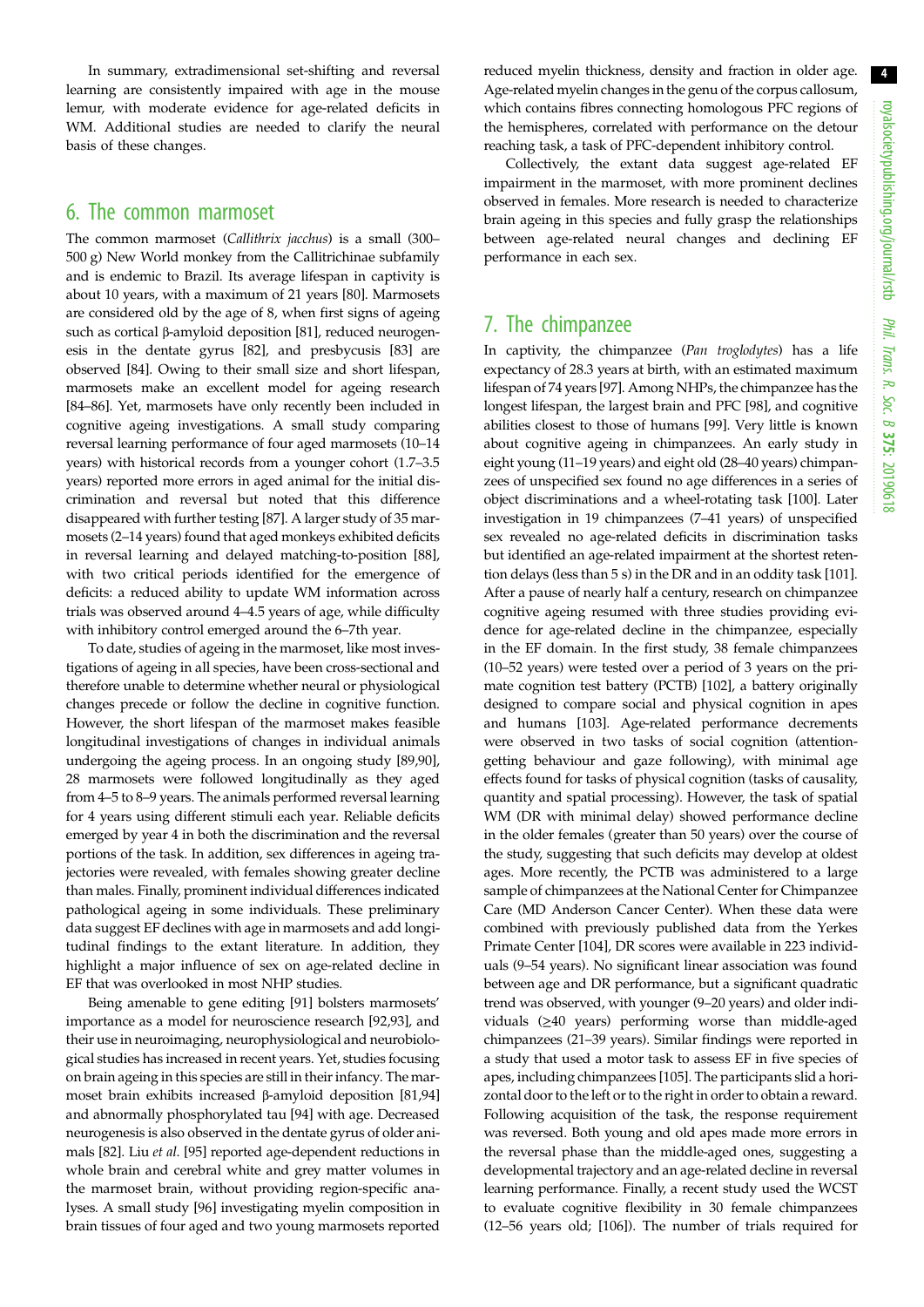

Figure 1. VBM analysis of age-related decline in grey matter volume ( $p < 0.001$ , uncorrected) in the chimpanzee brain ( $n = 216$ ). The coloured regions reflect those brain areas that have reductions in grey matter volume with increasing age. PFC, prefrontal cortex; PT, planum temporale; FP, frontal pole; MSFG, medial superior frontal gyrus; MTG, middle temporal gyrus; TP, temporal lobe; IFG, inferior frontal gyrus; HIPP, hippocampus; PCING posterior cingulate; CAUD, caudate; CERB, cerebellum; OFC, orbitofrontal cortex. W. D. Hopkins, unpublished data.

each dimension increased with age and the number of perseverative errors was significantly higher in middle-aged and older chimpanzees than in younger ones.

In contrast to the behavioural results, in vivo and ex vivo MRI scans of chimpanzee brains reveal modest age-related changes. Sherwood and colleagues [\[107](#page-8-0)] measured total grey and white matter volume, as well as frontal lobe grey and white matter volume in a sample of 99 chimpanzees and 87 humans. Linear and cubic associations between age and grey and white matter volume for the entire neocortex and the frontal lobe were observed in humans. By contrast, no significant associations were found between age and any of the measures of total neocortical or frontal lobe grey and white matter volume in the chimpanzee. In a subsequent study of female humans ( $n = 178$ ), chimpanzees ( $n = 32$ ) and rhesus monkeys ( $n = 20$ ), age was associated with smaller total grey matter volume in all three species [\[108\]](#page-8-0), but no decreases were observed in white matter volume of the chimpanzees or macaques. In these studies, the chimpanzee samples included relatively few old animals (age ≥40 years). A later MRI study on 219 chimpanzees that included 38 older individuals [\[109\]](#page-8-0) found little evidence for agerelated differences in total grey and white matter volume, overall gyrification, and grey matter thickness. However, the brains of old chimpanzees were less gyrified than those of sub-adults and young adults, and white matter volume increased earlier in life but decreased in later years.

Voxel-based morphometry (VBM) of age-related changes in grey matter volume of 216 chimpanzees (9–54 years) revealed negative associations with age in some regions, with the strongest correlations found in the inferior frontal gyrus, left dlPFC, bilateral superior medial cortex, middle temporal gyrus, orbitofrontal cortex, right frontal pole and right inferior parietal cortex (figure 1). In another study, cortical thickness, surface area and local gyrification in 34 brain regions were estimated using Freesurfer [[110\]](#page-8-0) after the chimpanzee brain scans  $(n = 77)$  were warped in the human template. Only few associations between age and surface area were found; however, a number of negative associations between age and cortical thickness and gyrification were revealed, the most prominent within the frontal lobe. Thus, VBM analysis may be more likely to reveal age-related differences in the chimpanzee brain than gross volumetric measures.

In summary, three recent studies have provided evidence for age-related decline in EF in the chimpanzee, with some of the deficits emerging at middle age. However, the neural substrates underlying these age differences remain unclear, as imaging studies have revealed only modest age-related differences in the chimpanzee brain.

# 8. Conclusion

Prominent EF declines that characterize ageing in humans have been documented in all other primates studied so far. The ubiquity of these changes across primate orders, in species with widely different life histories, lifespans and brain architectures, suggests that age-related declines in EF are a fundamental feature of primate cognitive ageing. Furthermore, several observations suggest that EF decline represents one of the earliest age-related cognitive changes in humans, rhesus macaques and chimpanzees. Thus, EF is a useful construct and a potential early marker of age-related cognitive decline across primate species. More research is needed to precisely identify the neural bases of such cognitive changes. Agerelated atrophy of the PFC, which is associated with age-related EF decrements in humans, appears to be absent in other NHPs, including chimpanzees. Instead, age-related changes in white matter and more subtle changes at the level of neurotransmitters, synaptic density and neuronal firing may underlie agerelated EF declines in NHPs. As the majority of these neurobiological data come from macaques, it remains unclear whether species differences in primate brain ageing reflect differences in longevity, ecological niche or other factors.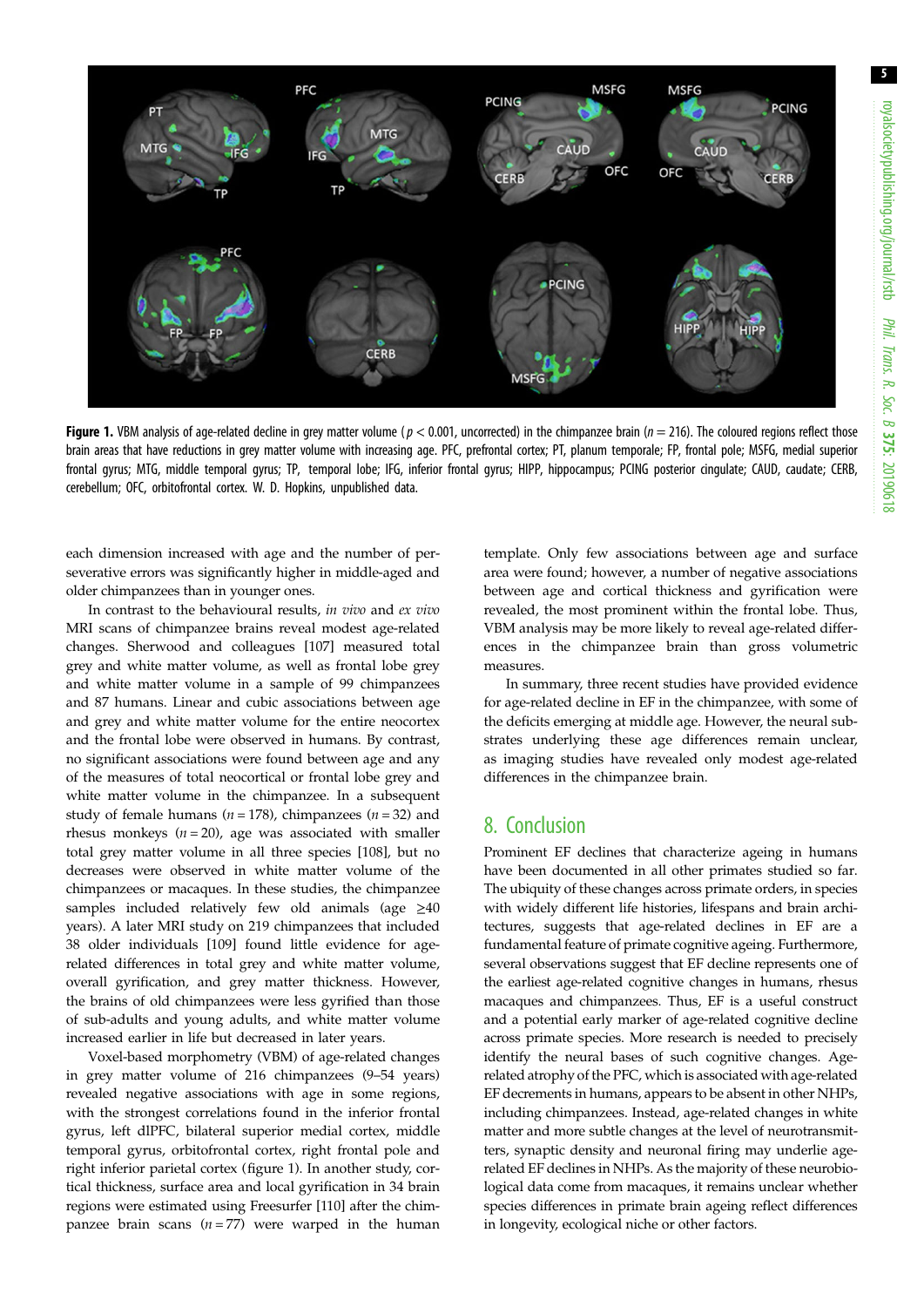<span id="page-5-0"></span>Limitations that characterize NHP studies suggest caution in interpretation of the findings. Mitigating these limitations is crucial for advancing the understanding of primate cognitive ageing. First, there are few studies integrating cognitive and brain ageing assessments in NHPs. Second, small sample sizes, lack of sex comparisons and study of selective age ranges may lead to inaccurate or incomplete results. Low statistical power, typical in NHP research, precludes discovery of moderate or small changes and differences, which may be theoretically meaningful. Therefore, larger datasets are needed for a better understanding of the mechanisms of neurocognitive ageing in NHPs and in humans. Study of primate species with a shorter natural life expectancy (e.g. marmosets or mouse lemurs) may promote the creation of larger datasets with longitudinal measurements in both sexes. Third, noninvasive neuroimaging studies of NHPs, particularly great apes, are necessary for interpreting human studies in an evolutionary context. Such studies should employ methodologies similar to those used in humans. Fourth, given the prominent role of vascular and metabolic risk factors in human brain and cognitive ageing [\[111\]](#page-8-0), more attention should be paid to these factors in NHP investigations. Specifically, publications should include detailed descriptions of diet, food restriction, activity opportunities and adiposity. Fifth, studies of NHPs should rely less upon single tasks to evaluate EF, and include multi-indicator, construct-based approaches. Such strategy would capitalize upon the rich findings that have emerged from studies of human cognitive and neural ageing.

Ethics. This article provides data collected in chimpanzees. The animals were cared for in accordance with the guidelines of the US National Research Council's Guide for the Care and Use of Laboratory Animals, the US Public Health Service's Policy on Humane Care and Use of Laboratory Animals, and the Guide for the Care and Use of Laboratory Animals (2011), 8th edition. All procedures used with the chimpanzees were approved by the local institutional animal care and use committees.

Data accessibility. The VBM analysis revealing the age-related changes in grey matter volume were performed on magnetic resonance images (MRI) available in the National Chimpanzee Brain Resource ([www.](http://www.chimpanzeebrain.org) [chimpanzeebrain.org\)](http://www.chimpanzeebrain.org).

Authors' contributions. All authors have contributed equally to the manuscript.

Competing interests. We declare we have no competing interests.

Acknowledgements. The authors acknowledge support from NIH grants R01AG046266 (A.L.), R01AG011230 (N.R.), P01AG02642 (J.G.H.), and NS42867 and U42OD011197 (W.D.H.), National Center for Research Resources P51RR000165 and the Office of Research Infrastructure Programs P51OD011132.

# **Endnotes**

<sup>1</sup>Wisconsin Card Sorting Test: a test of set-shifting and inhibition of prepotent responses where participants have to sort cards according to changing rules according to colour, number or shape.

2 Stroop task: a task in which participants view colour names written in congruent or incongruent colour and report the colour of the word, not the word itself. The task is considered a test of inhibition and response selection.

<sup>3</sup>Tower of Hanoi: a task of planning. Participants have to solve a puzzle in the shortest time while using a minimal number of moves. The planning of moves involves thinking ahead and using recursive approach.

<sup>4</sup>N-back task: a task of working memory. Participants view a sequence of stimuli, one-by-one. For each stimulus, they have to determine if the current stimulus is the same as the one presented N trials beforehand.

# **References**

- 1. Trewavas A. 2009 What is plant behaviour? Plant Cell Environ. 32, 606–616. ([doi:10.1111/j.1365-](http://dx.doi.org/10.1111/j.1365-3040.2009.01929.x) [3040.2009.01929.x](http://dx.doi.org/10.1111/j.1365-3040.2009.01929.x))
- 2. Verschure PF, Pennartz CM, Pezzulo G. 2014 The why, what, where, when and how of goal-directed choice: neuronal and computational principles. Phil. Trans. R. Soc. B 369, 20130483. [\(doi:10.1098/rstb.](http://dx.doi.org/10.1098/rstb.2013.0483) [2013.0483\)](http://dx.doi.org/10.1098/rstb.2013.0483)
- 3. Rosati AG. 2017 The evolution of primate executive function: from response control to strategic decision-making. In Evolution of nervous systems, 2nd edn (eds J Kaas, L Krubitzer), pp. 423–437. Amsterdam, The Netherlands: Elsevier.
- Broadbent DE. 1954 The role of auditory localization in attention and memory span. J. Exp. Psychol. 47, 191. [\(doi:10.1037/h0054182\)](http://dx.doi.org/10.1037/h0054182)
- 5. Goldstein S, Nagliari JA. 2013 Handbook of executive functioning. New York, NY: Springer.
- 6. Pribram KH. 1973 The primate frontal cortex: executive of the brain. In Psychophysiology of the frontal lobes (eds KH Pribram, AR Luria), pp. 293–314. New York, NY: Academic Press.
- 7. Gratiolet P. 1854 Mémoire sur les plis cérébraux de l'homme et des primates [Thesis on cerebral folds of man and primates]. Paris, France: Arthus Bertrand. [In French.]
- 8. Diamond A. 2013 Executive functions. Annu. Rev. Psychol. 64, 135–168. [\(doi:10.1146/annurev-psych-](http://dx.doi.org/10.1146/annurev-psych-113011-143750)[113011-143750\)](http://dx.doi.org/10.1146/annurev-psych-113011-143750)
- 9. Miyake A, Friedman NP, Emerson MJ, Witzki AH, Howerter A, Wager TD. 2000 The unity and diversity of executive functions and their contributions to complex 'frontal lobe' tasks: a latent variable analysis. Cogn. Psychol. 41, 49–100. [\(doi:10.1006/](http://dx.doi.org/10.1006/cogp.1999.0734) [cogp.1999.0734](http://dx.doi.org/10.1006/cogp.1999.0734))
- 10. Friedman NP, Miyake A. 2017 Unity and diversity of executive functions: individual differences as a window on cognitive structure. Cortex 86, 186-204. [\(doi:10.1016/j.cortex.2016.04.023\)](http://dx.doi.org/10.1016/j.cortex.2016.04.023)
- 11. Burgess PW, Stuss DT. 2017 Fifty years of prefrontal cortex research: impact on assessment. J. Int. Neuropsychol. Soc. 23, 755–767. [\(doi:10.1017/](http://dx.doi.org/10.1017/S1355617717000704) [S1355617717000704](http://dx.doi.org/10.1017/S1355617717000704))
- 12. Luria AR. 1966 Higher cortical functions in man. Oxford, UK: Basic Books.
- 13. Teuber HL. 1972 Unity and diversity of frontal lobe functions. Acta Neurobiol. Exp. 32, 615-656.
- 14. Yuan P, Raz N. 2014 Prefrontal cortex and executive functions in healthy adults: a meta-analysis of structural neuroimaging studies. Neurosci. Biobehav. Rev. 42, 180–192. ([doi:10.1016/j.neubiorev.2014.02.005](http://dx.doi.org/10.1016/j.neubiorev.2014.02.005))
- 15. Buchsbaum BR, Greer S, Chang WL, Berman KF. 2005 Meta-analysis of neuroimaging studies of the

Wisconsin Card-Sorting task and component processes. Hum. Brain Mapp. 25, 35–45. ([doi:10.](http://dx.doi.org/10.1002/hbm.20128) [1002/hbm.20128\)](http://dx.doi.org/10.1002/hbm.20128)

- 16. Laird AR, McMillan KM, Lancaster JL, Kochunov P, Turkeltaub PE, Pardo JV, Fox PT. 2005 A comparison of label-based review and ALE meta-analysis in the Stroop task. Hum. Brain Mapp. 25, 6-21. ([doi:10.](http://dx.doi.org/10.1002/hbm.20129) [1002/hbm.20129\)](http://dx.doi.org/10.1002/hbm.20129)
- 17. Rottschy C, Langner R, Dogan I, Reetz K, Laird AR, Schulz JB, Fox PT, Eickhoff SB. 2012 Modelling neural correlates of working memory: a coordinatebased meta-analysis. Neuroimage 60, 830–846. ([doi:10.1016/j.neuroimage.2011.11.050](http://dx.doi.org/10.1016/j.neuroimage.2011.11.050))
- 18. Rhodes MG. 2004 Age-related differences in performance on the Wisconsin Card Sorting Test: a meta-analytic review. Psychol. Aging 19, 482. ([doi:10.1037/0882-7974.19.3.482](http://dx.doi.org/10.1037/0882-7974.19.3.482))
- 19. Brockmole JR, Logie RH. 2013 Age-related change in visual working memory: a study of 55,753 participants aged 8–75. Front. Psychol. 4, 12. ([doi:10.3389/fpsyg.2013.00012\)](http://dx.doi.org/10.3389/fpsyg.2013.00012)
- 20. Hultsch DF, Hertzog C, Small BJ, McDonald-Miszczak L, Dixon RA. 1992 Short-term longitudinal change in cognitive performance in later life. Psychol. Aging 7, 571. [\(doi:10.1037/0882-7974.7.4.571](http://dx.doi.org/10.1037/0882-7974.7.4.571))
- 21. Sapkota S, Bäckman L, Dixon RA. 2017 Executive function performance and change in aging is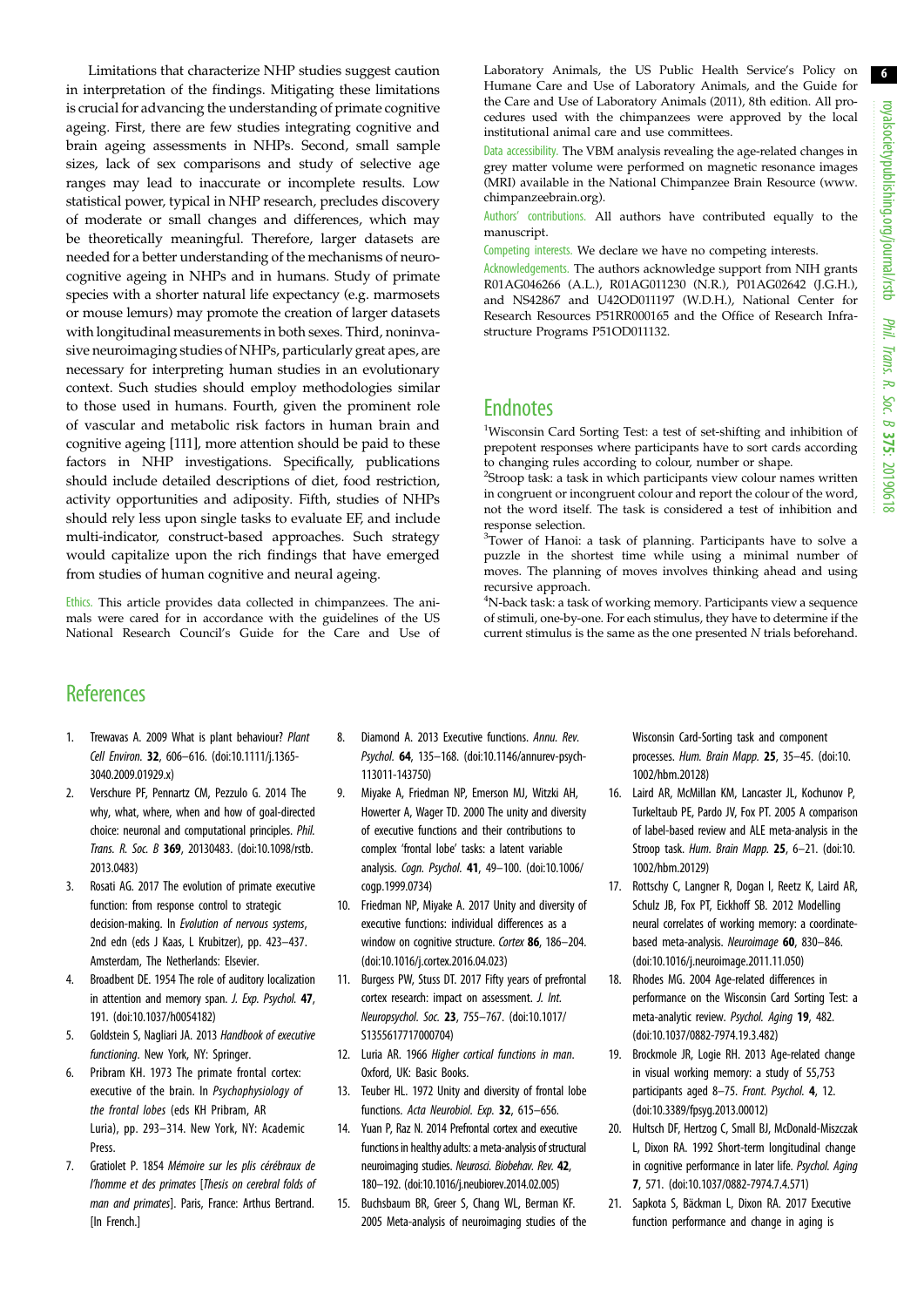royalsocietypublishing.org/journal/rstb royalsocietypublishing.org/journal/rstb Phil. Trans. R. Soc. $\sigma$ 375: 20190618

7

<span id="page-6-0"></span>predicted by apolipoprotein E, intensified by catechol-O-methyltransferase and brain-derived neurotrophic factor, and moderated by age and lifestyle. Neurobiol. Aging 52, 81–89. ([doi:10.1016/](http://dx.doi.org/10.1016/j.neurobiolaging.2016.12.022) [j.neurobiolaging.2016.12.022](http://dx.doi.org/10.1016/j.neurobiolaging.2016.12.022))

- 22. Raz N, Lindenberger U, Rodrigue KM, Kennedy KM, Head D, Williamson A, Dahle C, Gerstorf D, Acker JD. 2005 Regional brain changes in aging healthy adults: general trends, individual differences and modifiers. Cereb. Cortex 15, 1676–1689. [\(doi:10.](http://dx.doi.org/10.1093/cercor/bhi044) [1093/cercor/bhi044](http://dx.doi.org/10.1093/cercor/bhi044))
- 23. Salat DH, Kaye JA, Janowsky JS. 1999 Prefrontal gray and white matter volumes in healthy aging and Alzheimer disease. Arch. Neurol. 56, 338–344. [\(doi:10.1001/archneur.56.3.338\)](http://dx.doi.org/10.1001/archneur.56.3.338)
- 24. O'Sullivan M, Jones DK, Summers PE, Morris RG, Williams SCR, Markus HS. 2001 Evidence for cortical 'disconnection' as a mechanism of age-related cognitive decline. Neurology 57, 632–638. ([doi:10.](http://dx.doi.org/10.1212/WNL.57.4.632) [1212/WNL.57.4.632](http://dx.doi.org/10.1212/WNL.57.4.632))
- 25. Head D, Kennedy KM, Rodrigue KM, Raz N. 2009 Age differences in perseveration: cognitive and neuroanatomical mediators of performance on the Wisconsin Card Sorting Test. Neuropsychologia 47, 1200–1203. [\(doi:10.1016/j.neuropsychologia.2009.](http://dx.doi.org/10.1016/j.neuropsychologia.2009.01.003) [01.003\)](http://dx.doi.org/10.1016/j.neuropsychologia.2009.01.003)
- 26. Nagahama Y, Fukuyama H, Yamauchi H, Katsumi Y, Magata Y, Shibasaki H, Kimura J. 1997 Age-related changes in cerebral blood flow activation during a card sorting test. Exp. Brain Res. 114, 571–577. [\(doi:10.1007/PL00005665\)](http://dx.doi.org/10.1007/PL00005665)
- 27. Esposito G, Kirkby BS, Van Horn JD, Ellmore TM, Berman KF. 1999 Context-dependent, neural system-specific neurophysiological concomitants of ageing: mapping PET correlates during cognitive activation. Brain 122, 963–979. [\(doi:10.1093/brain/](http://dx.doi.org/10.1093/brain/122.5.963) [122.5.963](http://dx.doi.org/10.1093/brain/122.5.963))
- 28. West RL. 1996 An application of prefrontal cortex function theory to cognitive aging. Psychol. Bull. 120, 272. [\(doi:10.1037/0033-2909.120.2.272\)](http://dx.doi.org/10.1037/0033-2909.120.2.272)
- 29. Phillips KA et al. 2014 Why primate models matter. Am. J. Primatol. 6, 801-827. [\(doi:10.1002/ajp.](http://dx.doi.org/10.1002/ajp.22281) [22281\)](http://dx.doi.org/10.1002/ajp.22281)
- 30. Buffalo EA, Movshon JA, Wurtz RH. 2019 From basic brain research to treating human brain disorders. Proc. Natl Acad. Sci. USA 116, 26 167–26 172. [\(doi:10.1073/pnas.1919895116](http://dx.doi.org/10.1073/pnas.1919895116))
- 31. Harlow H, Bromer JA. 1938 A test-apparatus for monkeys. Psychol. Rec. 19, 434–438. [\(doi:10.1007/](http://dx.doi.org/10.1007/BF03393227) [BF03393227\)](http://dx.doi.org/10.1007/BF03393227)
- 32. Milner B. 1963 Effects of different brain lesions on card sorting: the role of the frontal lobes. Arch. Neurol. 9, 90–100. ([doi:10.1001/archneur.1963.](http://dx.doi.org/10.1001/archneur.1963.00460070100010) [00460070100010](http://dx.doi.org/10.1001/archneur.1963.00460070100010))
- 33. Jacobsen CF. 1936 Studies of cerebral function in primates. I. The functions of the frontal association areas in monkeys. Comp. Psychol. Monogr. 13,  $1 - 60.$
- 34. Funahashi S. 2017 Working memory in the prefrontal cortex. Brain Sci. 7, 49. ([doi:10.3390/](http://dx.doi.org/10.3390/brainsci7050049) [brainsci7050049](http://dx.doi.org/10.3390/brainsci7050049))
- 35. Herndon JG, Lacreuse A. 2002 The rhesus monkey model as a heuristic resource in cognitive aging

research. In Aging in nonhuman primates. Interdisciplinary topics in gerontology (eds JM Erwin, PR Hof), pp. 178–195. Basel, Switzerland: Karger.

- 36. Lacreuse A, Herndon JG. 2009 Nonhuman primate models of cognitive aging. In Animal models of human cognitive aging. Aging medicine (eds J Bizon, A Woods), pp. 29–58. Totowa, NJ: Humana Press.
- 37. Baxter MG. 2001 Cognitive aging in nonhuman primates. In Functional neurobiology of aging (eds PR Hof, CV Mobbs), pp. 407–420. San Diego, CA: Academic Press.
- 38. Latimer CS et al. 2019 A nonhuman primate model of early Alzheimer's disease pathologic change: implications for disease pathogenesis. Alzheimer's Dementia 15, 93–105. [\(doi:10.1016/j.jalz.2018.](http://dx.doi.org/10.1016/j.jalz.2018.06.3057) [06.3057\)](http://dx.doi.org/10.1016/j.jalz.2018.06.3057)
- 39. Herndon JG, Moss MB, Rosene DL, Killiany RJ. 1997 Patterns of cognitive decline in aged rhesus monkeys. Behav. Brain Res. 87, 25–34. [\(doi:10.](http://dx.doi.org/10.1016/S0166-4328(96)02256-5) [1016/S0166-4328\(96\)02256-5](http://dx.doi.org/10.1016/S0166-4328(96)02256-5))
- 40. Rapp PR. 1993 Neuropsychological analysis of learning and memory in the aged nonhuman primate. Neurobiol. Aging 14, 627–629. ([doi:10.](http://dx.doi.org/10.1016/0197-4580(93)90050-L) [1016/0197-4580\(93\)90050-L\)](http://dx.doi.org/10.1016/0197-4580(93)90050-L)
- 41. Hara Y, Rapp P, Morrison J. 2012 Neuronal and morphological bases of cognitive decline in aged rhesus monkeys. AGE 34, 1051–1073. [\(doi:10.1007/](http://dx.doi.org/10.1007/s11357-011-9278-5) [s11357-011-9278-5\)](http://dx.doi.org/10.1007/s11357-011-9278-5)
- 42. Voytko ML. 1993 Cognitive changes during normal aging in monkeys assessed with an automated test apparatus. Neurobiol. Aging 14, 643–644. ([doi:10.1016/0197-4580\(93\)](http://dx.doi.org/10.1016/0197-4580(93)90055-G) [90055-G](http://dx.doi.org/10.1016/0197-4580(93)90055-G))
- 43. Ottinger MA, Mattison JA, Zelinski EM, Wu JM, Kohama SG, Roth GS, Lane MA, Ingram DK, Conn PM. 2006 The rhesus macaque as a model of human aging and age-related disease. In Handbook of models for human aging (ed. PM Conn), pp. 457–484. San Diego, CA: Academic Press.
- 44. Bartus JM, Fleming D, Johnson HR. 1978 Aging in the rhesus monkey: debilitating effects on shortterm memory. J. Gerontol. 34, 209–219. ([doi:10.](http://dx.doi.org/10.1093/geronj/34.2.209) [1093/geronj/34.2.209](http://dx.doi.org/10.1093/geronj/34.2.209))
- 45. Rapp PR, Amaral DG. 1989 Evidence for taskdependent memory dysfunction in the aged monkey. J. Neurosci. 9, 3568–3576. ([doi:10.1523/](http://dx.doi.org/10.1523/JNEUROSCI.09-10-03568.1989) [JNEUROSCI.09-10-03568.1989](http://dx.doi.org/10.1523/JNEUROSCI.09-10-03568.1989))
- 46. Lai ZC, Moss MB, Killiany RJ, Rosene DL, Herndon JG. 1995 Executive system dysfunction in the aged monkey: spatial and object reversal learning. Neurobiol. Aging 16, 947–954. ([doi:10.1016/0197-](http://dx.doi.org/10.1016/0197-4580(95)02014-4) [4580\(95\)02014-4](http://dx.doi.org/10.1016/0197-4580(95)02014-4))
- 47. Voytko ML. 1999 Impairments in acquisition and reversals of two-choice discriminations by aged rhesus monkeys. Neurobiol. Aging 20, 617–627. [\(doi:10.1016/S0197-4580\(99\)00097-4](http://dx.doi.org/10.1016/S0197-4580(99)00097-4))
- 48. Moore TL, Killiany RJ, Herndon JG, Rosene DL, Moss MB. 2003 Impairment in abstraction and set shifting in aged rhesus monkeys. Neurobiol. Aging 24, 125–134. ([doi:10.1016/S0197-4580\(02\)00054-4\)](http://dx.doi.org/10.1016/S0197-4580(02)00054-4)
- 49. Moore TL, Killiany RJ, Herndon JG, Rosene DL, Moss MB. 2006 Executive system dysfunction occurs as early as middle-age in the rhesus monkey.

Neurobiol. Aging 27, 1484–1493. [\(doi:10.1016/j.](http://dx.doi.org/10.1016/j.neurobiolaging.2005.08.004) [neurobiolaging.2005.08.004](http://dx.doi.org/10.1016/j.neurobiolaging.2005.08.004))

- 50. Peters A, Morrison JH, Rosene DL, Hyman BT. 1998 Are neurons lost from the primate cerebral cortex during normal aging? Cereb. Cortex 8, 295-300. ([doi:10.1093/cercor/8.4.295](http://dx.doi.org/10.1093/cercor/8.4.295))
- 51. Alexander GE et al. 2008 Age-related regional network of magnetic resonance imaging gray matter in the rhesus macaque. J. Neurosci. 28, 2710–2718. [\(doi:10.1523/JNEUROSCI.1852-07.2008](http://dx.doi.org/10.1523/JNEUROSCI.1852-07.2008))
- 52. Dickstein DL, Weaver CM, Luebke JI, Hof PR. 2012 Dendritic spine changes associated with normal aging. Neuroscience 251, 21–32. [\(doi:10.1016/j.](http://dx.doi.org/10.1016/j.neuroscience.2012.09.077) [neuroscience.2012.09.077](http://dx.doi.org/10.1016/j.neuroscience.2012.09.077))
- 53. Peters A, Sethares C. 2002 Aging and the myelinated fibers in prefrontal cortex and corpus callosum of the monkey. J. Comp. Neurol. 442, 277–291. [\(doi:10.1002/cne.10099\)](http://dx.doi.org/10.1002/cne.10099)
- 54. Wisco JJ, Killiany RJ, Guttmann CRG, Warfield SK, Moss MB, Rosene DL. 2008 An MRI study of agerelated white and gray matter volume changes in the rhesus monkey. Neurobiol. Aging 29. 1563–1575. [\(doi:10.1016/j.neurobiolaging.2007.](http://dx.doi.org/10.1016/j.neurobiolaging.2007.03.022) [03.022](http://dx.doi.org/10.1016/j.neurobiolaging.2007.03.022))
- 55. O'Donnell KA, Rapp PR, Hof PR. 1999 Preservation of prefrontal cortical volume in behaviorally characterized aged macaque monkeys. Exp. Neurol. 160, 300–310. [\(doi:10.1006/exnr.1999.7192\)](http://dx.doi.org/10.1006/exnr.1999.7192)
- 56. Wang M, Gamo NJ, Yang Y, Jin LE, Wang X-J, Laubach M, Mazer JA, Lee D, Arnsten AFT. 2011 Neuronal basis of age-related working memory decline. Nature 476, 210–213. [\(doi:10.1038/](http://dx.doi.org/10.1038/nature10243) [nature10243](http://dx.doi.org/10.1038/nature10243))
- 57. Young ME, Ohm DT, Dumitriu D, Rapp PR, Morrison JH. 2014 Differential effects of aging on dendritic spines in visual cortex and prefrontal cortex of the rhesus monkey. Neuroscience 274, 33–43. ([doi:10.](http://dx.doi.org/10.1016/j.neuroscience.2014.05.008) [1016/j.neuroscience.2014.05.008](http://dx.doi.org/10.1016/j.neuroscience.2014.05.008))
- 58. Sridharan A et al. 2012 Brain volumetric and microstructural correlates of executive and motor performance in aged rhesus monkeys. Front. Aging Neurosci. 4, 31. [\(doi:10.3389/fnagi.](http://dx.doi.org/10.3389/fnagi.2012.00031) [2012.00031\)](http://dx.doi.org/10.3389/fnagi.2012.00031)
- 59. Moore TL, Schettler SP, Killiany RJ, Herndon JG, Luebke JI, Moss MB, Rosene DL. 2005 Cognitive impairment in aged rhesus monkeys associated with monoamine receptors in the prefrontal cortex. Behav. Brain Res. 160, 208–221. ([doi:10.1016/j.bbr.](http://dx.doi.org/10.1016/j.bbr.2004.12.003) [2004.12.003](http://dx.doi.org/10.1016/j.bbr.2004.12.003))
- 60. Lacreuse A, Kim CB, Rosene DL, Killiany RJ, Moss MB, Moore TL, Chennareddi L, Herndon JG. 2005 Sex, age, and training modulate spatial memory in the rhesus monkey (Macaca mulatta). Behav. Neurosci. 119, 118–126. [\(doi:10.1037/0735-7044.](http://dx.doi.org/10.1037/0735-7044.119.1.118) [119.1.118\)](http://dx.doi.org/10.1037/0735-7044.119.1.118)
- 61. Lacreuse A, Mong JA, Hara Y. 2015 Neurocognitive effects of estrogens across the adult lifespan in nonhuman primates: state of knowledge and new perspectives. Horm. Behav. 74, 157–166. ([doi:10.](http://dx.doi.org/10.1016/j.yhbeh.2015.03.001) [1016/j.yhbeh.2015.03.001](http://dx.doi.org/10.1016/j.yhbeh.2015.03.001))
- 62. Moore TL, Killiany RJ, Rosene DL, Prusty S, Hollander W, Moss MB. 2002 Impairment of executive function induced by hypertension in the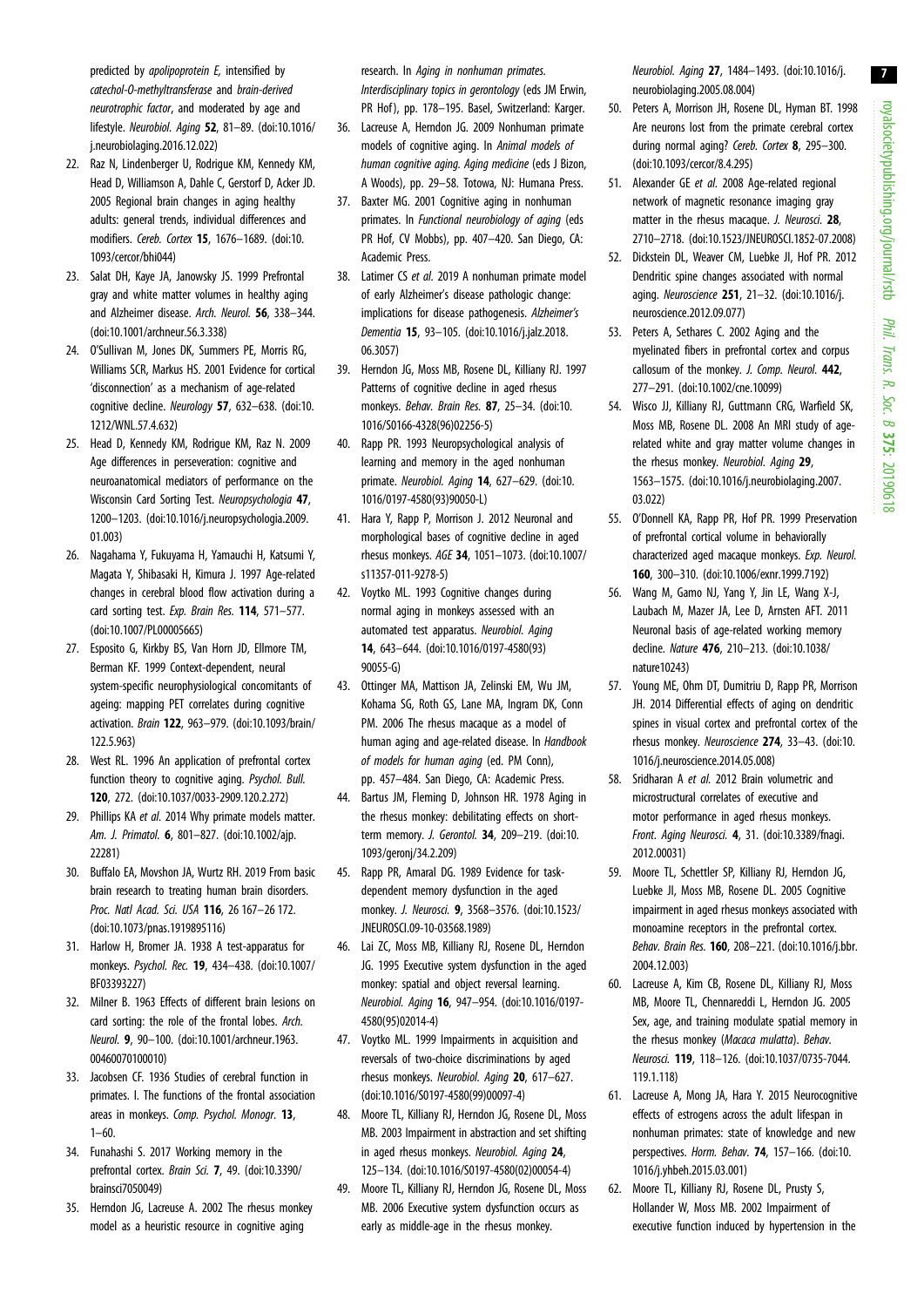<span id="page-7-0"></span>rhesus monkey (Macaca mulatta). Behav. Neurosci. 116, 387. [\(doi:10.1037/0735-7044.116.3.387\)](http://dx.doi.org/10.1037/0735-7044.116.3.387)

- 63. Hämäläinen A, Dammhahn M, Aujard F, Eberle M, Hardy I, Kappeler PM, Perret M, Schliehe-Diecks S, Kraus C. 2014 Senescence or selective disappearance? Age trajectories of body mass in wild and captive populations of a small-bodied primate. Proc. R. Soc. B 281, 20140830. [\(doi:10.](http://dx.doi.org/10.1098/rspb.2014.0830) [1098/rspb.2014.0830](http://dx.doi.org/10.1098/rspb.2014.0830))
- 64. Bons N, Mestre N, Petter A. 1992 Senile plaques and neurofibrillary changes in the brain of an aged lemurian primate, Microcebus murinus. Neurobiol. Aging 13, 99–105. [\(doi:10.1016/0197-4580\(92\)](http://dx.doi.org/10.1016/0197-4580(92)90016-Q) [90016-Q](http://dx.doi.org/10.1016/0197-4580(92)90016-Q))
- 65. Delacourte A, Sautiere PE, Wattez A, Mourton-Gilles C, Petter A, Bons N. 1995 Biochemical characterization of Tau proteins during cerebral aging of the lemurian primate Microcebus murinus. C. R. Acad. Sci. Ser. III Sci. Vie 318, 85–89.
- 66. Picq J-L. 1993 Radial maze performance in young and aged grey mouse lemurs (Microcebus murinus). Primates 34, 223–226. [\(doi:10.1007/](http://dx.doi.org/10.1007/BF02381394) [BF02381394\)](http://dx.doi.org/10.1007/BF02381394)
- 67. Bons N, Rieger F, Prudhomme D, Fisher A, Krause KH. 2006 Microcebus murinus: a useful primate model for human cerebral aging and Alzheimer's disease? Genes Brain Behav. 5, 120–130. ([doi:10.](http://dx.doi.org/10.1111/j.1601-183x.2005.00149.x) [1111/j.1601-183x.2005.00149.x\)](http://dx.doi.org/10.1111/j.1601-183x.2005.00149.x)
- 68. Nadkarni NA, Bougacha S, Garin C, Dhenain M, Picq J-L. 2018 Digital templates and brain atlas dataset for the mouse lemur primate. Data Brief 21, 1178–1185. [\(doi:10.1016/j.dib.2018.10.067\)](http://dx.doi.org/10.1016/j.dib.2018.10.067)
- 69. Picq JL. 2016 The gray mouse lemur (Microcebus murinus): a novel cognitive primate brain aging model. In The dwarf and mouse lemurs of Madagascar: biology, behavior and conservation biogeography of the Cheirogaleidae (eds S Lehman, U Radespiel, E Zimmermann), pp. 381–404. Cambridge, UK: Cambridge University Press. ([doi:10.](http://dx.doi.org/10.1017/CBO9781139871822.021) [1017/CBO9781139871822.021\)](http://dx.doi.org/10.1017/CBO9781139871822.021)
- 70. Picq J-L. 2007 Aging affects executive functions and memory in mouse lemur primates. Exp. Gerontol. 42, 223–232. ([doi:10.1016/j.exger.2006.09.013](http://dx.doi.org/10.1016/j.exger.2006.09.013))
- 71. Picq J-L, Aujard F, Volk A, Dhenain M. 2012 Agerelated cerebral atrophy in nonhuman primates predicts cognitive impairments. Neurobiol. Aging 33, 1096–1109. [\(doi:10.1016/j.neurobiolaging.2010.](http://dx.doi.org/10.1016/j.neurobiolaging.2010.09.009) [09.009\)](http://dx.doi.org/10.1016/j.neurobiolaging.2010.09.009)
- 72. Joly M, Ammersdorfer S, Schmidtke D, Zimmermann E. 2014 Touchscreen-based cognitive tasks reveal age-related impairment in a primate aging model, the grey mouse lemur (Microcebus murinus). PLoS ONE 9, e109393. [\(doi:10.1371/](http://dx.doi.org/10.1371/journal.pone.0109393) [journal.pone.0109393\)](http://dx.doi.org/10.1371/journal.pone.0109393)
- 73. Picq JL. 1995 Effects of aging upon recent memory in Microcebus murinus. Aging 7, 17–22.
- 74. Languille S et al. 2015 Deficits of psychomotor and mnesic functions across aging in mouse lemur primates. Front. Behav. Neurosci. 8, 446. ([doi:10.](http://dx.doi.org/10.3389/fnbeh.2014.00446) [3389/fnbeh.2014.00446\)](http://dx.doi.org/10.3389/fnbeh.2014.00446)
- 75. Dhenain M, Michot JL, Privat N, Picq JL, Boller F, Duyckaerts C, Volk A. 2000 MRI description of cerebral atrophy in mouse lemur primates.

Neurobiol. Aging 21, 81–88. ([doi:10.1016/S0197-](http://dx.doi.org/10.1016/S0197-4580(00)00098-1) [4580\(00\)00098-1](http://dx.doi.org/10.1016/S0197-4580(00)00098-1))

- 76. Kraska A et al. 2011 Age-associated cerebral atrophy in mouse lemur primates. Neurobiol. Aging 32, 894–906. ([doi:10.1016/j.neurobiolaging.2009.](http://dx.doi.org/10.1016/j.neurobiolaging.2009.05.018) [05.018](http://dx.doi.org/10.1016/j.neurobiolaging.2009.05.018))
- 77. Fritz RG, Zimmermann E, Picq J-L, Lautier C, Meier M, Kästner S, Schmidtke D. 2020 Sex-specific patterns of age-related cerebral atrophy in a nonhuman primate Microcebus murinus. Neurobiol. Aging **91**, 148-159. [\(doi:10.1016/j.neurobiolaging.](http://dx.doi.org/10.1016/j.neurobiolaging.2020.02.027) [2020.02.027\)](http://dx.doi.org/10.1016/j.neurobiolaging.2020.02.027)
- 78. Sawiak SJ, Picq J-L, Dhenain M. 2014 Voxel-based morphometry analyses of in vivo MRI in the aging mouse lemur primate. Front. Aging Neurosci. 6, 82. [\(doi:10.3389/fnagi.2014.00082](http://dx.doi.org/10.3389/fnagi.2014.00082))
- 79. Nadkarni NA, Bougacha S, Garin C, Dhenain M, Picq J-L. 2019 A 3D population-based brain atlas of the mouse lemur primate with examples of applications in aging studies and comparative anatomy. Neuroimage 185, 85–95. [\(doi:10.1016/j.](http://dx.doi.org/10.1016/j.neuroimage.2018.10.010) [neuroimage.2018.10.010](http://dx.doi.org/10.1016/j.neuroimage.2018.10.010))
- 80. Nishijima K, Saitoh R, Tanaka S, Ohsato-Suzuki M, Ohno T, Kitajima S. 2012 Life span of common marmoset (Callithrix jacchus) at CLEA Japan breeding colony. Biogerontology 13, 439–443. [\(doi:10.1007/s10522-012-9388-1](http://dx.doi.org/10.1007/s10522-012-9388-1))
- 81. Geula C, Nagykery N, Wu CK. 2002 Amyloid-B deposits in the cerebral cortex of the aged common marmoset (Callithrix jacchus): incidence and chemical composition. Acta Neuropathol. 103, 48–58. ([doi:10.1007/s004010100429](http://dx.doi.org/10.1007/s004010100429))
- 82. Leuner B, Kozorovitskiy Y, Gross CG, Gould E. 2007 Diminished adult neurogenesis in the marmoset brain precedes old age. Proc. Natl Acad. Sci. USA 104, 17 169–17 173. ([doi:10.1073/pnas.](http://dx.doi.org/10.1073/pnas.0708228104) [0708228104\)](http://dx.doi.org/10.1073/pnas.0708228104)
- 83. Harada T, Tokuriki M, Tanioka Y. 1999 Age-related changes in the brainstem auditory evoked potentials of the marmoset. Hear. Res. 128, 119–124. [\(doi:10.](http://dx.doi.org/10.1016/S0378-5955(98)00201-9) [1016/S0378-5955\(98\)00201-9](http://dx.doi.org/10.1016/S0378-5955(98)00201-9))
- 84. Tardif SD, Mansfield KG, Ratnam R, Ross CN, Ziegler TE. 2011 The marmoset as a model of aging and age-related diseases. ILAR J. 52, 54-65. ([doi:10.](http://dx.doi.org/10.1093/ilar.52.1.54) [1093/ilar.52.1.54](http://dx.doi.org/10.1093/ilar.52.1.54))
- 85. Ross CN. 2019 Marmosets in aging research. In The common marmoset in captivity and biomedical research (eds JG Fox, RP Marini, LM Wachtman, SD Tardif, K Mansfield), pp. 355–376. New York, NY: Academic Press.
- 86. Austad SN. 1997 Small nonhuman primates as potential models of human aging. ILAR J. 38. 142–147. ([doi:10.1093/ilar.38.3.142](http://dx.doi.org/10.1093/ilar.38.3.142))
- 87. Munger EL, Takemoto A, Raghanti MA, Nakamura K. 2017 Visual discrimination and reversal learning in aged common marmosets (Callithrix jacchus). Neurosci. Res. 124, 57–62. ([doi:10.1016/j.neures.](http://dx.doi.org/10.1016/j.neures.2017.06.002) [2017.06.002\)](http://dx.doi.org/10.1016/j.neures.2017.06.002)
- 88. Sadoun A, Rosito M, Fonta C, Girard P. 2018 Key periods of cognitive decline in a nonhuman primate model of cognitive aging, the common marmoset (Callithrix jacchus). Neurobiol. Aging 74, 1–14. [\(doi:10.1016/j.neurobiolaging.2018.10.003\)](http://dx.doi.org/10.1016/j.neurobiolaging.2018.10.003)
- 89. Workman KP, Healey B, Carlotto A, Lacreuse A. 2019 One-year change in cognitive flexibility and fine motor function in middle-aged male and female marmosets (Callithrix jacchus). Am. J. Primatol. 81, e22924. ([doi:10.1002/ajp.22924](http://dx.doi.org/10.1002/ajp.22924))
- 90. LaClair M et al. 2019 Sex differences in cognitive flexibility and resting brain networks in middleaged marmosets. Eneuro 6, ENEURO.0154–19.2019. ([doi:10.1523/ENEURO.0154-19.2019\)](http://dx.doi.org/10.1523/ENEURO.0154-19.2019)
- 91. Sasaki E et al. 2009 Generation of transgenic nonhuman primates with germline transmission. Nature 459, 523–527. [\(doi:10.1038/nature08090](http://dx.doi.org/10.1038/nature08090))
- 92. Okano H, Sasaki E, Yamamori T, Iriki A, Shimogori T, Yamaguchi Y, Kasai K, Miyawaki A. 2016 Brain/ MINDS: a Japanese national brain project for marmoset neuroscience. Neuron 92, 582–590. ([doi:10.1016/j.neuron.2016.10.018\)](http://dx.doi.org/10.1016/j.neuron.2016.10.018)
- 93. Miller CT. 2017 Why marmosets? Dev. Neurobiol. 77, 237–243. [\(doi:10.1002/dneu.22483](http://dx.doi.org/10.1002/dneu.22483))
- 94. Rodriguez-Callejas JD, Fuchs E, Perez-Cruz C. 2016 Evidence of Tau hyperphosphorylation and dystrophic microglia in the common marmoset. Front. Aging Neurosci. 8, 315. ([doi:10.3389/fnagi.](http://dx.doi.org/10.3389/fnagi.2016.00315) [2016.00315\)](http://dx.doi.org/10.3389/fnagi.2016.00315)
- 95. Liu JV, Bock NA, Silva AC. 2011 Rapid highresolution three-dimensional mapping of T1 and age-dependent variations in the non-human primate brain using magnetization-prepared rapid gradient-echo (MPRAGE) sequence. Neuroimage 56, 1154–1163. ([doi:10.1016/j.](http://dx.doi.org/10.1016/j.neuroimage.2011.02.075) [neuroimage.2011.02.075\)](http://dx.doi.org/10.1016/j.neuroimage.2011.02.075)
- 96. Phillips KA, Watson CM, Bearman A, Knippenberg AR, Adams J, Ross C, Tardif SD. 2019 Age-related changes in myelin of axons of the corpus callosum and cognitive decline in common marmosets. Am. J. Primatol. 81, e22949. ([doi:10.1002/ajp.](http://dx.doi.org/10.1002/ajp.22949) [22949\)](http://dx.doi.org/10.1002/ajp.22949)
- 97. Havercamp K, Watanuki K, Tomonaga M, Matsuzawa T, Hirata S. 2019 Longevity and mortality of captive chimpanzees in Japan from 1921 to 2018. Primates 60, 525–535. [\(doi:10.1007/](http://dx.doi.org/10.1007/s10329-019-00755-8) [s10329-019-00755-8\)](http://dx.doi.org/10.1007/s10329-019-00755-8)
- 98. Rilling JK. 2014 Comparative primate neuroimaging: insights into human brain evolution. Trends Coan. Sci. 18, 46–55. ([doi:10.1016/j.tics.2013.09.013\)](http://dx.doi.org/10.1016/j.tics.2013.09.013)
- 99. Tomasello M, Call J. 1997 Primate cognition. New York, NY: Oxford University Press.
- 100. Bernstein IS. 1961 Response variability and rigidity in the adult chimpanzee. J. Gerontol. 16, 381–386. ([doi:10.1093/geronj/16.4.381\)](http://dx.doi.org/10.1093/geronj/16.4.381)
- 101. Riopelle AJ, Rogers CM. 1965 Age changes in chimpanzees. In Behavior of nonhuman primates: modern research trends (eds AM Schrier et al.), pp. 449–462. New York, NY: Academic Press.
- 102. Lacreuse A, Russell JL, Hopkins WD, Herndon JG. 2014 Cognitive and motor aging in female chimpanzees. Neurobiol. Aging 35, 623-632. ([doi:10.1016/j.neurobiolaging.2013.08.036\)](http://dx.doi.org/10.1016/j.neurobiolaging.2013.08.036)
- 103. Herrmann E, Call J, Hernandez-Lloreda MV, Hare B, Tomasello M. 2007 Humans have evolved specialized skills of social cognition: the cultural intelligence hypothesis. Science 317, 1360-1366. ([doi:10.1126/science.1146282](http://dx.doi.org/10.1126/science.1146282))